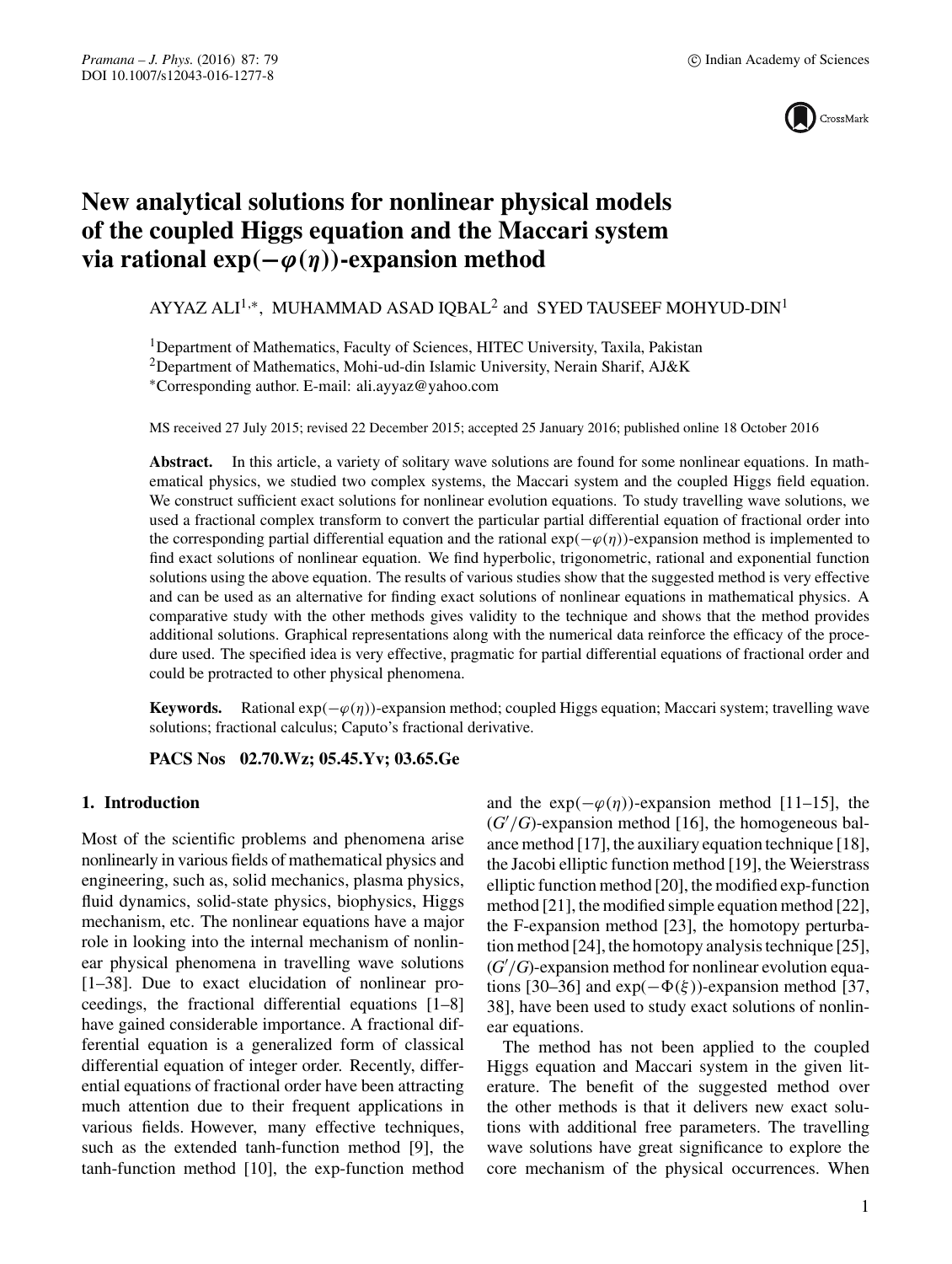the particular values are substituted by related physical parameters, we gained kink, periodic and solitary wave solutions. The subject matter of the technique is that the exact solutions of partial differential equation can be articulated by a polynomial in  $exp(-\varphi(\eta))\cdot(\varphi'(\eta))$  =  $\exp(-\varphi(\eta)) + \mu \exp(\varphi(\eta)) + \lambda$ .

The paper is organized as follows: Section 2 gives the explanation of  $exp(-\varphi(\eta))$ -expansion method; §3 gives the application of the method to establish the exact solutions of fractional order to the coupled Higgs equation and the Maccari system, and physical interpretations, §4 presents the results and §5 conclusions. At the end some references are given.

#### 1.1 *Caputo's fractional deri*v*ati*v*e*

In modelling physical phenomena, using differential equation of fractional order, some drawbacks of Riemann–Liouville derivatives were observed. In this section we set up the notations and recall some significant possessions.

## DEFINITION 1

A real function  $f(x)$ ,  $x > 0$  is supposed to be in space  $C_{\alpha}$ ,  $\alpha \in \mathfrak{R}$ , if there exists a real number  $p > \alpha$ ), such that

$$
f(x) = xp f1(x)
$$
, where  $f1(x) \in C[0, \infty)$ . (1)

#### DEFINITION 2

A real function  $f(x)$ ,  $x > 0$  is supposed to be in space  $C_{\alpha}^{m}$ ,  $m \in \mathbb{N} \bigcup \{0\}$ , if  $f^{(m)} \in C_{\alpha}$ .

## DEFINITION 3

Let  $f \in C_\alpha$  and  $\alpha \ge -1$ , then the (left-sided) Riemann– Liouville integral of order  $\mu$ ,  $\mu > 0$  is given by

$$
I_t^{\mu} f(x, t) = \frac{1}{\Gamma(\mu)} \int_0^t (t - T)^{\mu - 1} f(x, T) dT, \quad t > 0.
$$
\n(2)

## DEFINITION 4

The (left-sided) Caputo partial fractional derivative of f with respect to  $t, \bar{f} \in \overline{C}^m_{-1}, m \in \mathbb{N} \cup \{0\}$ , is defined as

$$
D_t^{\mu} f(x, t) = \frac{\partial^m}{\partial t^m} f(x, t), \quad \mu = m \tag{3}
$$

$$
D_t^{\mu} f(x, t) = I_t^{m-\mu} \frac{\partial^m}{\partial t^m} f(x, t), \quad m-1 \le \mu < m, m \in N.
$$
\n(4)

Note that

$$
I_t^{\mu} D_t^{\mu} f(x, t) = f(x, t) - \sum_{k=0}^{m-1} \frac{\partial^k f}{\partial t^k}(x, 0) \frac{t^k}{k!},
$$
  
\n
$$
m - 1 < \mu \le m, m \in \mathbb{N} \tag{5}
$$

$$
I_t^{\mu}t^{\nu} = \frac{\Gamma(\nu+1)}{\Gamma(\mu+\nu+1)}t^{\mu+\nu}.
$$
 (6)

# 2. Explanation of rational  $exp(-\varphi(\eta))$ -expansion **method**

Now the  $exp(-\varphi(\eta))$ -expansion method will be explained for constructing travelling wave solutions. Consider that the general fractional partial differential equation for  $u(x, t)$  is given by

$$
\phi(u, D_t^{\alpha}u, u_x, u_{xx}, D_t^{2\alpha}u, D_t^{\alpha}u_x, ...)=0,x \in R, t > 0, 0 \le \alpha \le 1,
$$
 (7)

where  $D_t^{\alpha}u$ ,  $D_x^{\alpha}u$ ,  $D_{xx}^{\alpha}u$  are derivatives with respect to *t*, *x*, *xx* respectively and  $u(\eta) = u(x, t)$ ,  $\phi$  is a polynomial of  $u$  and its derivatives. Solving (7) by the above method we have the following steps:

*Step* 1: Using a transformation for eq. (7), we have

$$
u = u(\eta), \quad \eta = x \pm V \frac{t^{\alpha}}{\Gamma(\alpha + 1)}, \tag{8}
$$

where V is a constant without zero and  $u(\eta)$  is a function of  $\eta$ . Putting eq. (8) in eq. (7) and using the definition of fractional derivative, we get a nonlinear ODE for  $u(\eta)$ 

$$
\varphi(u, \pm Vu', ku', V^2u'', k^2u'', \ldots) = 0.
$$
\n(9)

*Step* 2: Now the solution of eq. (9) can be articulated as follows:

$$
u(\eta) = \frac{\sum_{n=0}^{M} a_n e^{-\varphi(\eta)}}{\sum_{n=0}^{M} b_n e^{-\varphi(\eta)}},
$$
\n(10)

where  $a_n$  and  $b_n$   $(n = 0, 1, 2, ..., M)$  are constants such that  $a_n \neq 0$ ,  $b_n \neq 0$  and  $\varphi(\eta)$  satisfies the equation

$$
\varphi'(\eta) = \mu e^{\varphi(\eta)} + e^{-\varphi(\eta)} + \lambda,\tag{11}
$$

where prime denotes the derivative with respect to  $\eta$ . From eq. (11) we get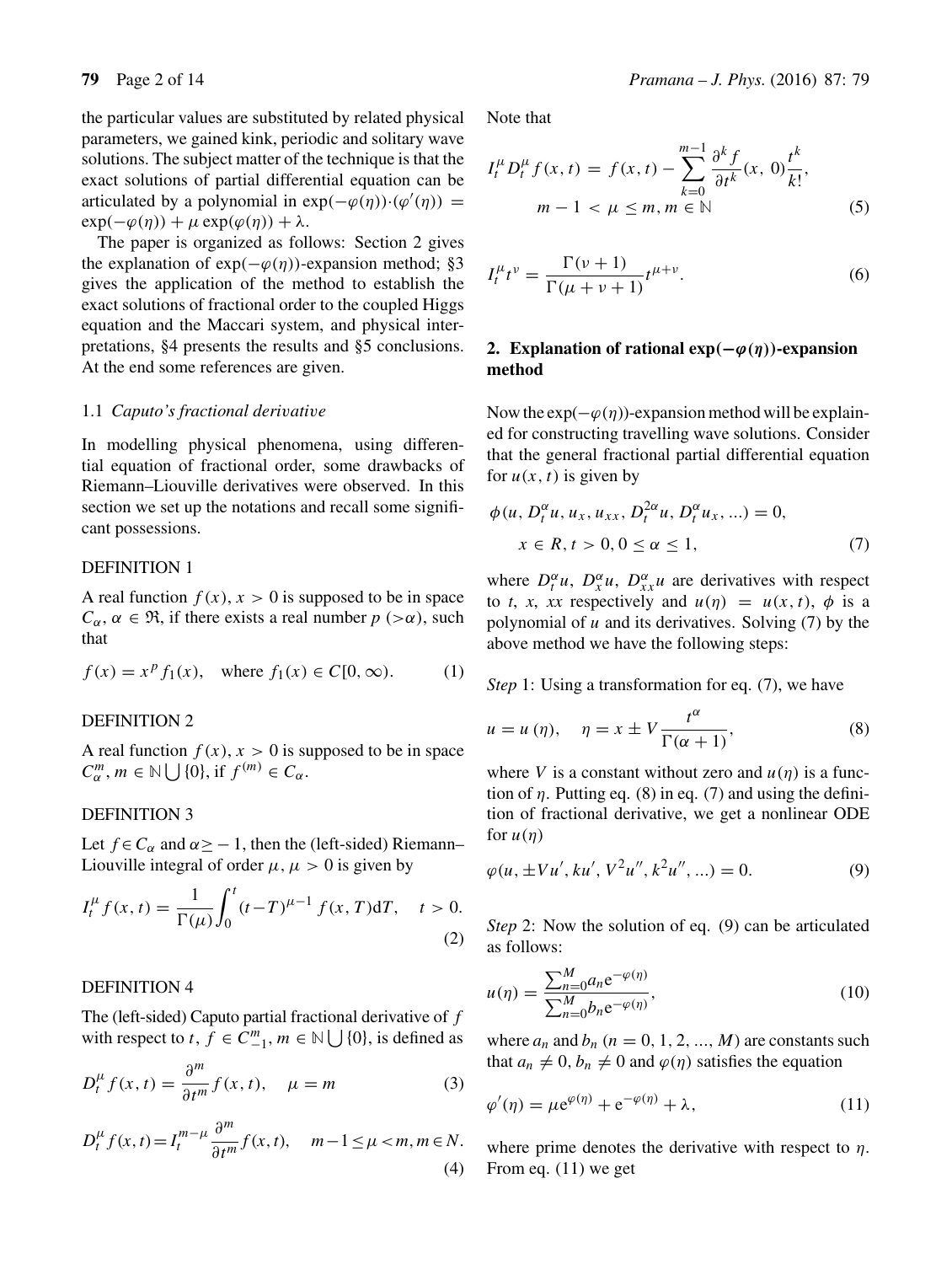*Family* 1: When  $\lambda^2 - 4\mu > 0$ , we have

$$
\varphi(\eta) = \ln \left\{ \frac{1}{2\mu} \left( -\sqrt{(\lambda^2 - 4\mu)} \times \tanh \left( \frac{\sqrt{(\lambda^2 - 4\mu)}}{2} (\eta + c_1) \right) - \lambda \right) \right\}.
$$

*Family* 2: When  $\lambda^2 - 4\mu < 0$ , we have

$$
\varphi(\eta) = \ln \left\{ \frac{1}{2\mu} \left( \sqrt{(\lambda^2 - 4\mu)} \times \tan \left( \frac{\sqrt{(\lambda^2 - 4\mu)}}{2} (\eta + c_1) \right) - \lambda \right) \right\}.
$$

*Family* 3: When  $\lambda^2 - 4\mu > 0$ ,  $\mu = 0$  and  $\lambda \neq 0$ ,

$$
\varphi(\eta) = -\ln\left\{\frac{\lambda}{\exp(\lambda(\eta + k)) - 1}\right\}.
$$

*Family* 4: When  $\lambda^2 - 4\mu = 0$ ,  $\lambda \neq 0$  and  $\mu \neq 0$ ,

$$
\varphi(\eta) = \ln \left\{ \frac{2(\lambda(\eta + k) + 2)}{\lambda^2(\eta + k)} \right\}.
$$

*Family* 5: When  $\lambda^2 - 4\mu = 0$ ,  $\lambda = 0$  and  $\mu = 0$ ,

$$
\varphi(\eta) = \ln(\eta + k).
$$

*Step* 3: By considering the homogeneous principle, we obtain  $M$ . Considering eqs (10), (9) and (11), we have  $e^{M\varphi(\eta)}$ . We get algebraic equations with  $a_n$ , *V*,  $\lambda$ ,  $\mu$ , after comparing the same powers of  $e^{\varphi(\eta)}$  to zero. We put the above values in eq. (10) and with eq. (11), we get some valuable travelling wave solutions of eq. (7).

## **3. Solution procedure**

Consider the coupled Higgs equation given below:

$$
D_t^{2\alpha}\rho - \rho_{xx} + |\rho|^2 \rho = 2\rho \delta,
$$
  

$$
D_t^{2\alpha}\delta + \delta_{xx} = (|\rho|^2)_{xx}, \quad 0 < \alpha \le 2.
$$
 (12)

Equation (12) describes a system of conserved scalar nucleon interaction with a neutral scalar meson where δ represents a real scalar meson field and ρ a complex scalar nucleon field. Equations (12) are related to some nonlinear models with physical interests. Consider the following transformation:

$$
\rho(x,t) = e^{i\omega}u(\eta), \quad \delta(x,t) = v(\eta),
$$

where

$$
\omega = px + r \frac{t^{\alpha}}{\Gamma(\alpha+1)}, \quad \eta = x + c \frac{t^{\alpha}}{\Gamma(\alpha+1)}.
$$

The coupled Higgs equation transforms into system of ODEs as

$$
(c2 - 1)u'' + (p2 - r2)u + u3 = 2uv,
$$
 (13)

$$
(c2 + 1)v'' = (u2)''.
$$
 (14)

Integrating eq. (14) then using it into eq. (13) we have

$$
(c4 - 1)u'' + (c2 + 1)(p2 - r2)u + (c2 - 1)u3 = 0,
$$

where double prime denotes the derivative with respect to  $\eta$ . We get  $M = 1$  if we follow homogeneous balancing phenomena, and therefore the suggested algorithm has the following trial solution:

$$
u(\eta) = \frac{\sum_{n=0}^{1} a_n e^{-n\varphi(\eta)}}{\sum_{n=0}^{1} b_n e^{-n\varphi(\eta)}} = \frac{a_0 + a_1 e^{-\varphi(\eta)}}{b_0 + b_1 e^{-\varphi(\eta)}}.
$$
 (15)

By putting eq.  $(13)$  in eqs  $(12)$  and  $(11)$ , we get an algebraic equation in  $e^{\varphi(\eta)}$  given below:

$$
-\frac{1}{(b_0 e^{\varphi(\eta)} + b_1)^3} \times (C_0 + C_1 e^{\varphi(\eta)} + C_2 e^{2\varphi(\eta)} + C_3 e^{3\varphi(\eta)}) = 0.
$$
 (16)

On comparing the coefficients, we obtain

$$
[C_0 = 0, C_1 = 0, C_2 = 0, C_3 = 0].
$$
 (17)

We obtain the following solutions by solving the system of eq. (17).

*Solution* 1

$$
c = 1
$$
,  $p = \pm r$ ,  $r = r$ ,  $a_0 = a_0$ ,  
 $a_1 = a_1$ ,  $b_0 = b_0$ ,  $b_1 = b_1$ .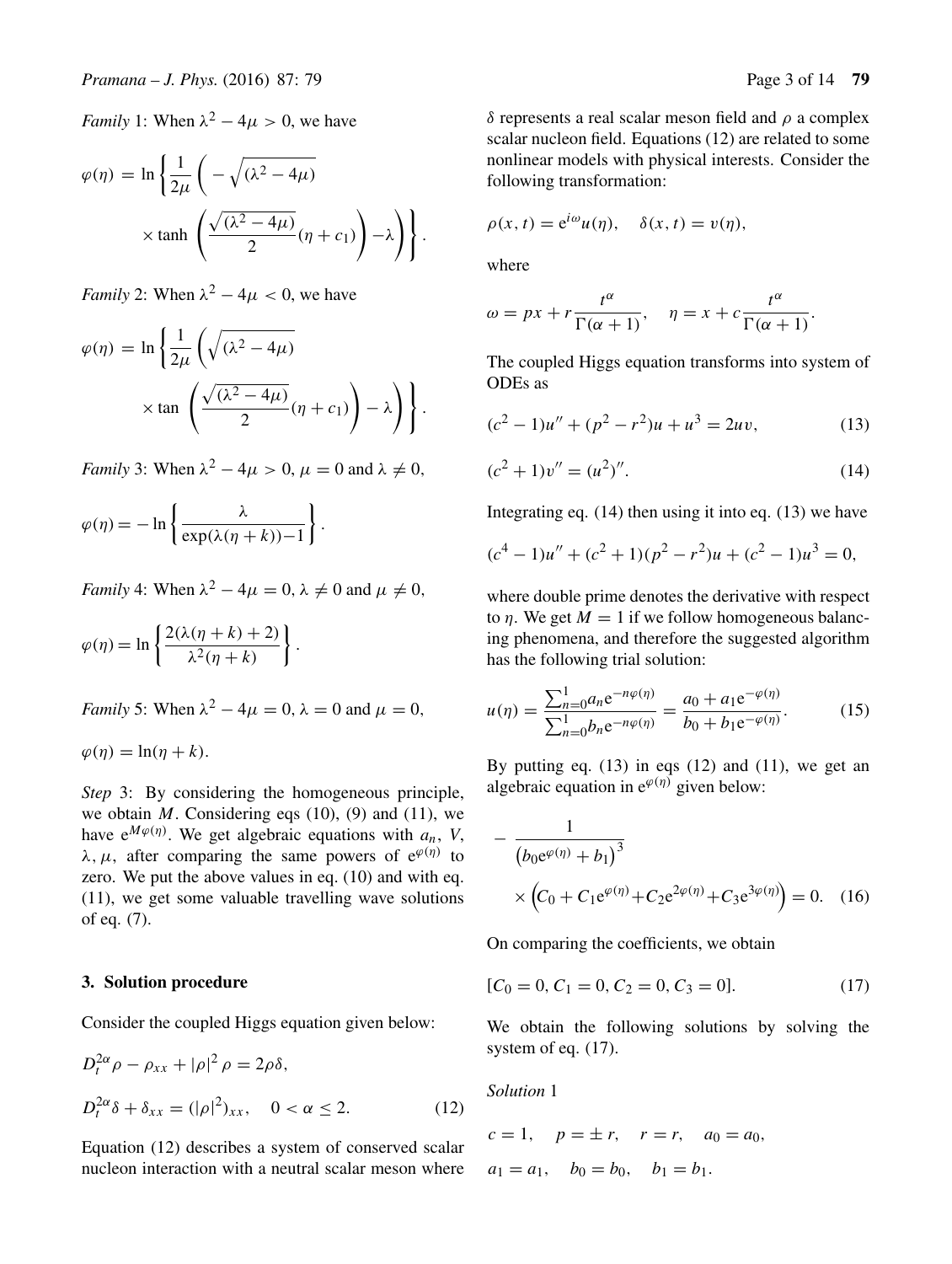*Case* 1: When  $\lambda^2 - 4\mu > 0$  and  $\mu \neq 0$ , hyperbolic travelling wave solution is attained.

$$
\rho_1(x,t) = e^{ir\left(\pm x + \frac{t^{\alpha}}{\Gamma(\alpha+1)}\right)} \times \begin{cases} a_0 + a_1 \left[ \frac{1}{2\mu} \left( -\sqrt{\lambda^2 - 4\mu} \tanh\left( \frac{\sqrt{\lambda^2 - 4\mu}}{2} \left( x - \frac{t^{\alpha}}{\Gamma(\alpha+1)} + c_1 \right) \right) - \lambda \right) \right]^{-1} \\ b_0 + b_1 \left[ \frac{1}{2\mu} \left( -\sqrt{\lambda^2 - 4\mu} \tanh\left( \frac{\sqrt{\lambda^2 - 4\mu}}{2} \left( x - \frac{t^{\alpha}}{\Gamma(\alpha+1)} + c_1 \right) \right) - \lambda \right) \right]^{-1} \\ \frac{1}{2\mu} \left\{ a_0 + a_1 \left[ \frac{1}{2\mu} \left( -\sqrt{\lambda^2 - 4\mu} \tanh\left( \frac{\sqrt{\lambda^2 - 4\mu}}{2} \left( x - \frac{t^{\alpha}}{\Gamma(\alpha+1)} + c_1 \right) \right) - \lambda \right) \right]^{-1} \\ b_0 + b_1 \left[ \frac{1}{2\mu} \left( -\sqrt{\lambda^2 - 4\mu} \tanh\left( \frac{\sqrt{\lambda^2 - 4\mu}}{2} \left( x - \frac{t^{\alpha}}{\Gamma(\alpha+1)} + c_1 \right) \right) - \lambda \right) \right]^{-1} \end{cases},
$$

where  $c_1$  is a constant. *Case* 2: When  $\lambda^2 - 4\mu < 0$  and  $\mu \neq 0$ , trigonometric solution is obtained.

$$
\rho_2(x,t) = e^{ir\left(\pm x + \frac{t^{\alpha}}{\Gamma(\alpha+1)}\right)} \left\{ \frac{a_0 + a_1 \left[\frac{1}{2\mu} \left(-\sqrt{\lambda^2 - 4\mu} \tan\left(\frac{\sqrt{\lambda^2 - 4\mu}}{2}\left(x - \frac{t^{\alpha}}{\Gamma(\alpha+1)} + c_1\right)\right) - \lambda\right)\right]^{-1}}{b_0 + b_1 \left[\frac{1}{2\mu} \left(-\sqrt{\lambda^2 - 4\mu} \tan\left(\frac{\sqrt{\lambda^2 - 4\mu}}{2}\left(x - \frac{t^{\alpha}}{\Gamma(\alpha+1)} + c_1\right)\right) - \lambda\right)\right]^{-1}} \right\},\newline
$$

$$
\delta_2(x,t) = \frac{1}{2} \left\{ \frac{a_0 + a_1 \left[\frac{1}{2\mu} \left(-\sqrt{\lambda^2 - 4\mu} \tanh\left(\frac{\sqrt{\lambda^2 - 4\mu}}{2}\left(x - \frac{t^{\alpha}}{\Gamma(\alpha+1)} + c_1\right)\right) - \lambda\right)\right]^{-1}}{b_0 + b_1 \left[\frac{1}{2\mu} \left(-\sqrt{\lambda^2 - 4\mu} \tanh\left(\frac{\sqrt{\lambda^2 - 4\mu}}{2}\left(x - \frac{t^{\alpha}}{\Gamma(\alpha+1)} + c_1\right)\right) - \lambda\right)\right]^{-1}} \right\},
$$

where  $c_1$  is a constant.

function solution is obtained.

*Case* 3: When  $\mu = 0$  and  $\lambda \neq 0$ , exponential solution is obtained.

$$
\rho_3(x,t) = e^{ir\left(\pm x + \frac{t^{\alpha}}{\Gamma(\alpha+1)}\right)} \times \begin{Bmatrix} a_0 + a_1 \left[ \frac{\lambda}{\exp\left(\lambda \left(x - \frac{t^{\alpha}}{\Gamma(\alpha+1)} + c_1\right)\right) - 1} \right]^{-1} \\ b_0 + b_1 \left[ \frac{\lambda}{\exp\left(\lambda \left(x - \frac{t^{\alpha}}{\Gamma(\alpha+1)} + c_1\right)\right) - 1} \right]^{-1} \end{Bmatrix},
$$

$$
\delta_3(x,t) = \frac{1}{2} \left\{ \frac{a_0 + a_1 \left[ \frac{\lambda}{\exp\left(\lambda \left(x - \frac{t^{\alpha}}{\Gamma(\alpha+1)} + c_1\right)\right) - 1} \right]}{b_0 + b_1 \left[ \frac{\lambda}{\exp\left(\lambda \left(x - \frac{t^{\alpha}}{\Gamma(\alpha+1)} + c_1\right)\right) - 1} \right]} \right\},\,
$$

where  $c_1$  is a constant.

*Case* 4: When  $\lambda^2 - 4\mu = 0$ ,  $\lambda \neq 0$  and  $\mu \neq 0$ , rational

$$
\rho_4(x,t) = e^{ir\left(\pm x + \frac{t^{\alpha}}{\Gamma(\alpha+1)}\right)} \times \begin{Bmatrix} a_0 + a_1 \left[ \frac{2\left(\lambda \left(x - \frac{t^{\alpha}}{\Gamma(\alpha+1)} + c_1\right) + 2\right)}{\lambda^2 \left(x - \frac{t^{\alpha}}{\Gamma(\alpha+1)} + c_1\right)} \right]^{-1} \\ b_0 + b_1 \left[ \frac{2\left(\lambda \left(x - \frac{t^{\alpha}}{\Gamma(\alpha+1)} + c_1\right) + 2\right)}{\lambda^2 \left(x - \frac{t^{\alpha}}{\Gamma(\alpha+1)} + c_1\right)} \right]^{-1} \end{Bmatrix},
$$

$$
\delta_4(x,t) = \frac{1}{2} \left\{ \frac{a_0 + a_1 \left[ \frac{2 \left( \lambda \left( x - \frac{t^{\alpha}}{\Gamma(\alpha+1)} + c_1 \right) + 2 \right)}{\lambda^2 \left( x - \frac{t^{\alpha}}{\Gamma(\alpha+1)} + c_1 \right)} \right]^{-1}}{b_0 + b_1 \left[ \frac{2 \left( \lambda \left( x - \frac{t^{\alpha}}{\Gamma(\alpha+1)} + c_1 \right) + 2 \right)}{\lambda^2 \left( x - \frac{t^{\alpha}}{\Gamma(\alpha+1)} + c_1 \right)} \right]^{-1}} \right\},\,
$$

where  $c_1$  is a constant.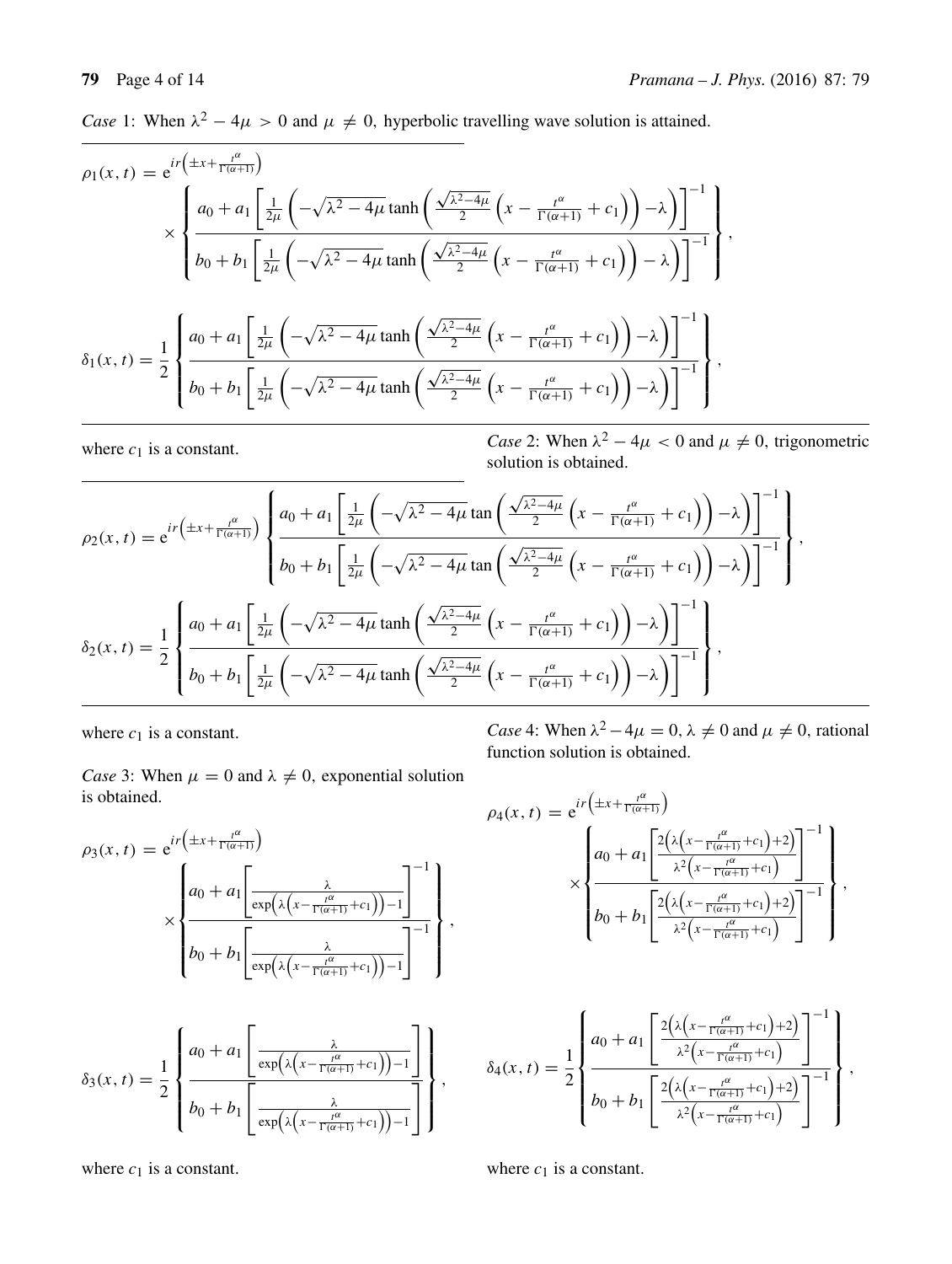*Case* 5: When  $\lambda = 0$  and  $\mu = 0$ , rational function solution is obtained.

$$
\rho_5(x,t) = e^{ir\left(\pm x + \frac{t^{\alpha}}{\Gamma(\alpha+1)}\right)} \times \left\{ \frac{a_0 + a_1 \left[x - \frac{t^{\alpha}}{\Gamma(\alpha+1)} + c_1\right]^{-1}}{b_0 + b_1 \left[x - \frac{t^{\alpha}}{\Gamma(\alpha+1)} + c_1\right]^{-1}} \right\},\,
$$
  

$$
\delta_5(x,t) = \frac{1}{2} \left\{ \frac{a_0 + a_1 \left[x - \frac{t^{\alpha}}{\Gamma(\alpha+1)} + c_1\right]^{-1}}{b_0 + b_1 \left[x - \frac{t^{\alpha}}{\Gamma(\alpha+1)} + c_1\right]^{-1}} \right\},\,
$$

where  $c_1$  is a constant.

*Solution* 2

 $c = -1$ ,  $p = \pm r$ ,  $r = r$ ,  $a_0 = a_0$ ,  $a_1 = a_1$ ,  $b_0 = b_0$ ,  $b_1 = b_1$ .

*Case* 1: When  $\lambda^2 - 4\mu > 0$  and  $\mu \neq 0$ , hyperbolic travelling wave solution is attained.

$$
\rho_6(x,t) = e^{ir\left(\pm x + \frac{t^{\alpha}}{\Gamma(\alpha+1)}\right)} \left\{ \frac{a_0 + a_1 \left[\frac{1}{2\mu} \left(-\sqrt{\lambda^2 - 4\mu} \tanh\left(\frac{\sqrt{\lambda^2 - 4\mu}}{2} \left(x + \frac{t^{\alpha}}{\Gamma(\alpha+1)} + c_1\right)\right) - \lambda\right)\right]^{-1}}{b_0 + b_1 \left[\frac{1}{2\mu} \left(-\sqrt{\lambda^2 - 4\mu} \tanh\left(\frac{\sqrt{\lambda^2 - 4\mu}}{2} \left(x + \frac{t^{\alpha}}{\Gamma(\alpha+1)} + c_1\right)\right) - \lambda\right)\right]^{-1}} \right\},\newline
$$

$$
\delta_6(x,t) = \frac{1}{2} \left\{ \frac{a_0 + a_1 \left[\frac{1}{2\mu} \left(-\sqrt{\lambda^2 - 4\mu} \tanh\left(\frac{\sqrt{\lambda^2 - 4\mu}}{2} \left(x + \frac{t^{\alpha}}{\Gamma(\alpha+1)} + c_1\right)\right) - \lambda\right)\right]^{-1}}{b_0 + b_1 \left[\frac{1}{2\mu} \left(-\sqrt{\lambda^2 - 4\mu} \tanh\left(\frac{\sqrt{\lambda^2 - 4\mu}}{2} \left(x + \frac{t^{\alpha}}{\Gamma(\alpha+1)} + c_1\right)\right) - \lambda\right)\right]^{-1}} \right\},
$$

where  $c_1$  is a constant. *Case* 2: When  $\lambda^2 - 4\mu < 0$  and  $\mu \neq 0$ , trigonometric solution is obtained.

$$
\rho_7(x,t) = e^{ir\left(\pm x + \frac{t^{\alpha}}{\Gamma(\alpha+1)}\right)} \left\{ \frac{a_0 + a_1 \left[\frac{1}{2\mu} \left(-\sqrt{\lambda^2 - 4\mu} \tan\left(\frac{\sqrt{\lambda^2 - 4\mu}}{2} \left(x + \frac{t^{\alpha}}{\Gamma(\alpha+1)} + c_1\right)\right) - \lambda\right)\right]^{-1}}{b_0 + b_1 \left[\frac{1}{2\mu} \left(-\sqrt{\lambda^2 - 4\mu} \tan\left(\frac{\sqrt{\lambda^2 - 4\mu}}{2} \left(x + \frac{t^{\alpha}}{\Gamma(\alpha+1)} + c_1\right)\right) - \lambda\right)\right]^{-1}} \right\},\,
$$
  

$$
\delta_7(x,t) = \frac{1}{2} \left\{ \frac{a_0 + a_1 \left[\frac{1}{2\mu} \left(-\sqrt{\lambda^2 - 4\mu} \tan\left(\frac{\sqrt{\lambda^2 - 4\mu}}{2} \left(x + \frac{t^{\alpha}}{\Gamma(\alpha+1)} + c_1\right)\right) - \lambda\right)\right]^{-1}}{b_0 + b_1 \left[\frac{1}{2\mu} \left(-\sqrt{\lambda^2 - 4\mu} \tan\left(\frac{\sqrt{\lambda^2 - 4\mu}}{2} \left(x + \frac{t^{\alpha}}{\Gamma(\alpha+1)} + c_1\right)\right) - \lambda\right)\right]^{-1}} \right\},
$$

where  $c_1$  is a constant. *Case* 3: When  $\mu = 0$  and  $\lambda \neq 0$ , exponential solution is obtained.

$$
\rho_8(x,t) = e^{ir\left(\pm x + \frac{t^{\alpha}}{\Gamma(\alpha+1)}\right)} \left\{ \frac{a_0 + a_1 \left[\frac{\lambda}{\exp\left(\lambda \left(x + \frac{t^{\alpha}}{\Gamma(\alpha+1)} + c_1\right)\right) - 1}\right]^{-1}}{b_0 + b_1 \left[\frac{\lambda}{\exp\left(\lambda \left(x + \frac{t^{\alpha}}{\Gamma(\alpha+1)} + c_1\right)\right) - 1}\right]^{-1}} \right\},\,
$$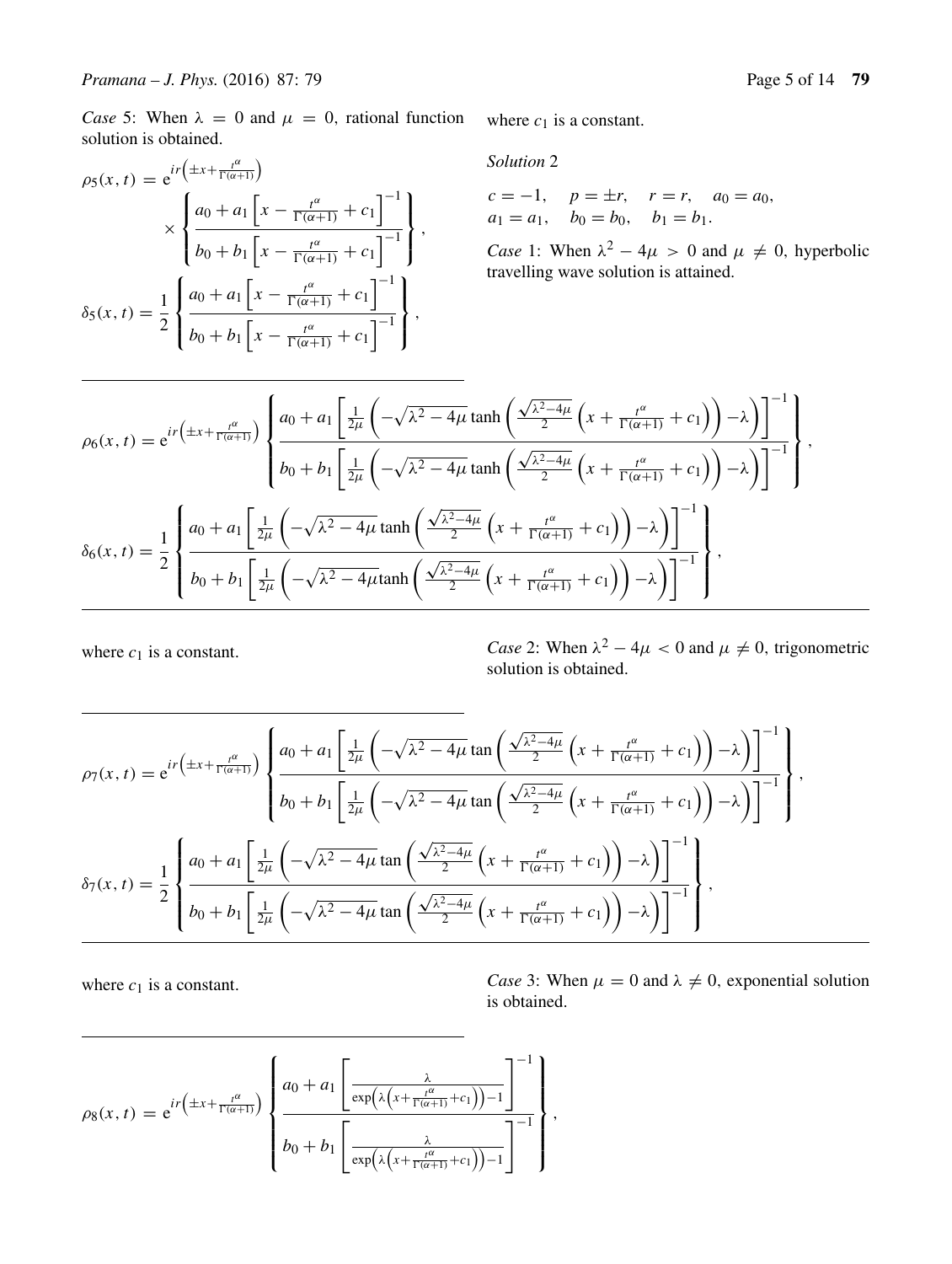where  $c_1$  is a constant.

*Case* 4: When  $\lambda^2 - 4\mu = 0$ ,  $\lambda \neq 0$  and  $\mu \neq 0$ , rational function solution is obtained.

$$
\rho_9(x,t) = e^{i\mathbf{r} \left( \pm x + \frac{t^{\alpha}}{\Gamma(\alpha+1)} \right)}
$$
\n
$$
\times \left\{ \frac{a_0 + a_1 \left[ \frac{2\left( \lambda \left( x + \frac{t^{\alpha}}{\Gamma(\alpha+1)} + c_1 \right) + 2 \right)}{\lambda^2 \left( x + \frac{t^{\alpha}}{\Gamma(\alpha+1)} + c_1 \right)} \right]^{-1}}{\lambda_0 + b_1 \left[ \frac{2\left( \lambda \left( x + \frac{t^{\alpha}}{\Gamma(\alpha+1)} + c_1 \right) + 2 \right)}{\lambda^2 \left( x + \frac{t^{\alpha}}{\Gamma(\alpha+1)} + c_1 \right)} \right]^{-1}} \right\},\,
$$
\n
$$
\delta_9(x,t) = \frac{1}{2} \left\{ \frac{a_0 + a_1 \left[ \frac{2\left( \lambda \left( x + \frac{t^{\alpha}}{\Gamma(\alpha+1)} + c_1 \right) + 2 \right)}{\lambda^2 \left( x + \frac{t^{\alpha}}{\Gamma(\alpha+1)} + c_1 \right)} \right]^{-1}}{\lambda_2 \left( x + \frac{t^{\alpha}}{\Gamma(\alpha+1)} + c_1 \right)} \right\},
$$

where  $c_1$  is a constant.

*Case* 5: When  $\lambda = 0$  and  $\mu = 0$ , rational function solution is obtained.

$$
\rho_{10}(x, t) = e^{i r \left( \pm x + \frac{t^{\alpha}}{\Gamma(\alpha+1)} \right)}
$$

$$
\times \left\{ \frac{a_0 + a_1 \left[ x + \frac{t^{\alpha}}{\Gamma(\alpha+1)} + c_1 \right]^{-1}}{b_0 + b_1 \left[ x + \frac{t^{\alpha}}{\Gamma(\alpha+1)} + c_1 \right]^{-1}} \right\},\
$$

$$
\delta_{10}(x, t) = \frac{1}{2} \left\{ \frac{a_0 + a_1 \left[ x + \frac{t^{\alpha}}{\Gamma(\alpha+1)} + c_1 \right]^{-1}}{b_0 + b_1 \left[ x + \frac{t^{\alpha}}{\Gamma(\alpha+1)} + c_1 \right]^{-1}} \right\},\
$$

where  $c_1$  is a constant.

*Solution* 3

$$
c = c, \quad p = \pm \frac{1}{2} \sqrt{2(c^2 - 1)(\lambda^2 - 4\mu) + 4r^2},
$$
  
\n
$$
r = r, \quad a_0 = \pm \frac{\lambda b_0}{\sqrt{2}} \sqrt{c^2 + 1},
$$
  
\n
$$
a_1 = \pm \sqrt{2(c^2 + 1)}, \quad b_0 = b_0, \quad b_1 = 0.
$$

*Case* 1: When  $\lambda^2 - 4\mu > 0$  and  $\mu \neq 0$ , hyperbolic travelling wave solution is attained.

$$
\rho_{11}(x,t) = e^{i r \left( px + r \frac{t^{\alpha}}{\Gamma(\alpha+1)} \right)} \times \begin{cases} \pm \frac{\lambda b_0}{\sqrt{2}} \sqrt{c^2 + 1} \mp \sqrt{2(c^2 + 1)} \left[ \frac{1}{2\mu} \left( -\sqrt{\lambda^2 - 4\mu} \tanh\left( \frac{\sqrt{\lambda^2 - 4\mu}}{2} \left( x - c \frac{t^{\alpha}}{\Gamma(\alpha+1)} + c_1 \right) \right) - \lambda \right) \right]^{-1} \\ b_0 \\ b_0 \end{cases},
$$

$$
\delta_{11}(x,t) = \frac{1}{2} \begin{cases} \pm \frac{\lambda b_0}{\sqrt{2}} \sqrt{c^2 + 1} \mp \sqrt{2(c^2 + 1)} \left[ \frac{1}{2\mu} \left( -\sqrt{\lambda^2 - 4\mu} \tanh\left( \frac{\sqrt{\lambda^2 - 4\mu}}{2} \left( x - c \frac{t^{\alpha}}{\Gamma(\alpha+1)} + c_1 \right) \right) - \lambda \right) \right]^{-1} \\ b_0 \end{cases},
$$

where  $c_1$  is a constant. *Case* 2: When  $\lambda^2 - 4\mu < 0$  and  $\mu \neq 0$ , trigonometric solution is obtained.

$$
\rho_{12}(x,t) = e^{i \left( px + r \frac{t^{\alpha}}{\Gamma(\alpha+1)} \right)} \times \begin{cases} \pm \frac{\lambda b_0}{\sqrt{2}} \sqrt{c^2 + 1} \mp \sqrt{2(c^2 + 1)} \left[ \frac{1}{2\mu} \left( -\sqrt{\lambda^2 - 4\mu} \tan \left( \frac{\sqrt{\lambda^2 - 4\mu}}{2} \left( x - c \frac{t^{\alpha}}{\Gamma(\alpha+1)} + c_1 \right) \right) - \lambda \right) \right]^{-1} \\ b_0 \\ b_0 \end{cases},
$$

$$
\delta_{12}(x,t) = \frac{1}{2} \begin{cases} \pm \frac{\lambda b_0}{\sqrt{2}} \sqrt{c^2 + 1} \mp \sqrt{2(c^2 + 1)} \left[ \frac{1}{2\mu} \left( -\sqrt{\lambda^2 - 4\mu} \tan \left( \frac{\sqrt{\lambda^2 - 4\mu}}{2} \left( x - c \frac{t^{\alpha}}{\Gamma(\alpha+1)} + c_1 \right) \right) - \lambda \right) \right]^{-1} \\ b_0 \end{cases},
$$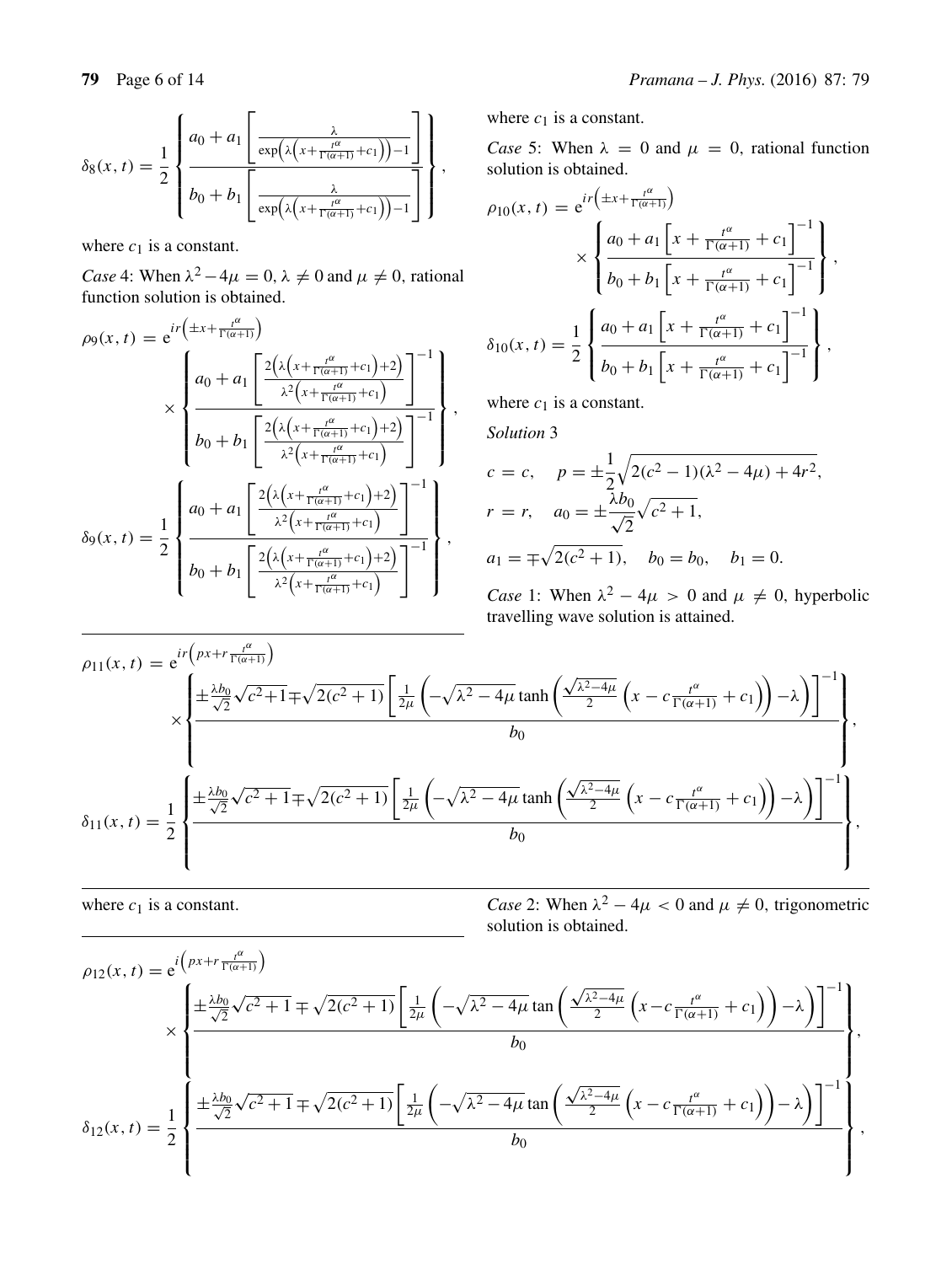where  $c_1$  is a constant. *Case* 3: When  $\mu = 0$  and  $\lambda \neq 0$ , exponential solution is obtained.

$$
\rho_{13}(x,t) = e^{i\left(px+r\frac{t^{\alpha}}{\Gamma(\alpha+1)}\right)} \left\{\frac{\pm \frac{\lambda b_0}{\sqrt{2}}\sqrt{c^2+1} \mp \sqrt{2(c^2+1)}\left[\frac{\lambda}{\exp\left(\lambda\left(x-c\frac{t^{\alpha}}{\Gamma(\alpha+1)}+c_1\right)\right)-1}{b_0}\right]^{-1}}{b_0}\right\},\,
$$

$$
\delta_{13}(x,t) = \frac{1}{2}\left\{\frac{\pm \frac{\lambda b_0}{\sqrt{2}}\sqrt{c^2+1} \mp \sqrt{2(c^2+1)}\left[\frac{\lambda}{\exp\left(\lambda\left(x-c\frac{t^{\alpha}}{\Gamma(\alpha+1)}+c_1\right)\right)-1}\right]}{b_0}\right\},\,
$$

where  $c_1$  is a constant. *Case* 4: When  $\lambda^2 - 4\mu = 0$ ,  $\lambda \neq 0$  and  $\mu \neq 0$ , rational function solution is obtained.

$$
\rho_{14}(x,t) = e^{i\left(px+r\frac{t^{\alpha}}{\Gamma(\alpha+1)}\right)} \left\{ \frac{\pm \frac{\lambda b_0}{\sqrt{2}}\sqrt{c^2+1} \mp \sqrt{2(c^2+1)} \left[ \frac{2\left(\lambda\left(x-c\frac{t^{\alpha}}{\Gamma(\alpha+1)}+c_1\right)+2\right)}{\lambda^2\left(x-c\frac{t^{\alpha}}{\Gamma(\alpha+1)}+c_1\right)} \right]^{-1}}{b_0} \right\},\,
$$
  

$$
\delta_{14}(x,t) = \frac{1}{2} \left\{ \frac{\pm \frac{\lambda b_0}{\sqrt{2}}\sqrt{c^2+1} \mp \sqrt{2(c^2+1)} \left[ \frac{2\left(\lambda\left(x-c\frac{t^{\alpha}}{\Gamma(\alpha+1)}+c_1\right)+2\right)}{\lambda^2\left(x-c\frac{t^{\alpha}}{\Gamma(\alpha+1)}+c_1\right)} \right]^{-1}}{b_0} \right\},
$$

where  $c_1$  is a constant.

*Case* 5: When  $\lambda = 0$  and  $\mu = 0$ , rational function  $r = r$ ,  $a_0 = \frac{1}{4}$ solution is obtained.

$$
\rho_{15}(x, t) = e^{i\left(px + r\frac{t^{\alpha}}{\Gamma(\alpha+1)}\right)} \times \left\{ \frac{\mp\sqrt{2(c^{2}+1)} \left[x - c\frac{t^{\alpha}}{\Gamma(\alpha+1)} + c_{1}\right]^{-1}}{b_{0}}\right\},\,
$$

$$
\delta_{15}(x, t) = \frac{1}{2} \left\{ \frac{\mp\sqrt{2(c^{2}+1)} \left[x - c\frac{t^{\alpha}}{\Gamma(\alpha+1)} + c_{1}\right]^{-1}}{b_{0}}\right\},\,
$$

where  $c_1$  is a constant.

*Solution* 4

$$
c = c
$$
,  $p = \pm \frac{1}{2} \sqrt{2(c^2 - 1)(\lambda^2 - 4\mu) + 4r^2}$ ,

$$
r = r, \quad a_0 = \frac{1}{4}\sqrt{-2(c^2 + 1)}(\lambda^2 - 4\mu)b_1,
$$
  
\n
$$
a_1 = 0, \quad b_0 = \frac{1}{2}\lambda b_1, \quad b_1 = b_1.
$$
  
\nSolution 5

*Solution* 5

$$
c = c, \quad p = \pm \frac{1}{2} \sqrt{2(c^2 - 1)(\lambda^2 - 4\mu) + 4r^2},
$$
  
\n
$$
r = r, \quad a_0 = -\frac{1}{4} \sqrt{-2(c^2 + 1)}(\lambda^2 - 4\mu)b_1,
$$
  
\n
$$
a_1 = 0, \quad b_0 = \frac{1}{2}\lambda b_1, \quad b_1 = b_1.
$$

*Solution* 6

$$
c = c, \quad p = \pm \frac{1}{2} \sqrt{2(c^2 - 1)(\lambda^2 - 4\mu) + 4r^2},
$$
  

$$
r = r, \quad a_0 = -\frac{\lambda b_0}{\sqrt{-2}} \sqrt{c^2 + 1},
$$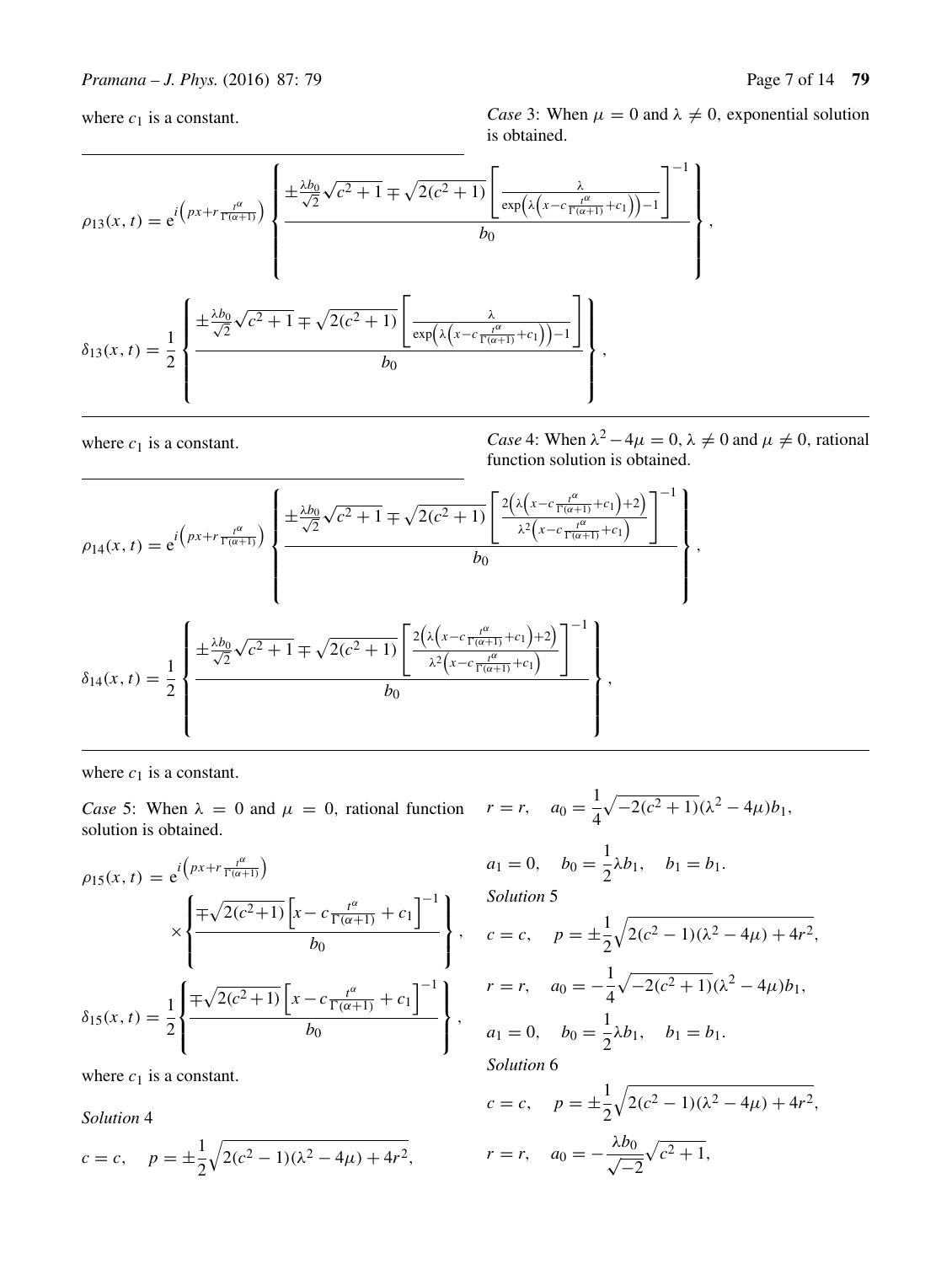$a_1 = -\sqrt{-2(c^2 + 1)}, \quad b_0 = b_0, \quad b_1 = 0.$ 

*Solution* 7

$$
c = c, \quad p = \pm \frac{1}{2} \sqrt{2(c^2 - 1)(\lambda^2 - 4\mu) + 4r^2},
$$
  

$$
r = r, \quad a_0 = -\frac{1}{2} \sqrt{-2(c^2 + 1)} (\lambda b_0 - 2\mu b_1),
$$
  

$$
a_1 = \frac{1}{\sqrt{2}} \sqrt{-2(c^2 + 1)} (\lambda b_1 - 2b_0), \quad b_0 = b_0, \quad b_1 = b_1.
$$

*Solution* 8

$$
c = c, \quad p = \pm \frac{1}{2} \sqrt{2(c^2 - 1)(\lambda^2 - 4\mu) + 4r^2},
$$
  
\n
$$
r = r, \quad a_0 = \frac{1}{2} \sqrt{-2(c^2 + 1)} (\lambda b_0 - 2\mu b_1),
$$
  
\n
$$
a_1 = \frac{1}{\sqrt{2}} \sqrt{-2(c^2 + 1)} (\lambda b_1 - 2b_0), \quad b_0 = b_0, \quad b_1 = b_1.
$$

Similarly, we have other solutions from Solutions 4 to Solution 8.

Graphical illustrations of the results are given in figures 1–12.

Consider the Maccari system of equations given below:

$$
D_t^{\alpha} U - U_{xx} = -UV,
$$
  
\n
$$
D_t^{\alpha} V + V_y = -(|U|^2)_x, \quad 0 < \alpha \le 1.
$$
 (18)

$$
U(x, y, t) = e^{i\omega}u(\eta), V(x, y, t) = v(\eta).
$$

This system brings nonlinear evolution equations that are frequently used to describe location in a small part of space, and motion of the isolated waves in varied



**Figure 1.** Kink wave solution  $\rho_1$  when  $\lambda = 11$ ,  $\mu = 5$ ,  $a_0 =$ 11,  $a_1 = -0.5$ ,  $b_0 = 1$ ,  $b_1 = 1$ ,  $V = 3$ ,  $\alpha = 1$ .



**Figure 2.** Kink wave solution  $\delta_1$  when  $\lambda = 11$ ,  $\mu = 5$ ,  $a_0 =$ 11,  $a_1 = -0.5, b_0 = 1, b_1 = 1, V = 3, \alpha = 1.$ 

fields, such as nonlinear optics, fluid mechanics, quantum field theory, and plasma physics. Consider the following transformation where

$$
\omega = px + qy + r \frac{t^{\alpha}}{\Gamma(\alpha + 1)}, \quad \eta = x + y + c \frac{t^{\alpha}}{\Gamma(\alpha + 1)}.
$$

The Maccari system of equation transforms into system of ODEs as

$$
u'' + (r + p^2)u = -uv,\t\t(19)
$$

$$
(c+1)v' + (u2)' = 0.
$$
 (20)

Integrating eq. (20) then using it into eq. (19) we have

$$
(c+1)u'' - (c+1)(r+p2)u - u3 = 0,
$$

where double prime denotes the derivative with respect to  $\eta$ . We get  $M = 1$  if we follow homogeneous balancing phenomena, and therefore the suggested algorithm has the following trial solution:

$$
u(\eta) = \frac{\sum_{n=0}^{1} a_n e^{-n\varphi(\eta)}}{\sum_{n=0}^{1} b_n e^{-n\varphi(\eta)}} = \frac{a_0 + a_1 e^{-\varphi(\eta)}}{b_0 + b_1 e^{-\varphi(\eta)}}.
$$
 (21)



**Figure 3.** Periodic wave solution  $\rho_2$  when  $\lambda = 1.8$ ,  $\mu =$  $1, a_0 = 1, a_1 = 1, b_0 = 11, b_1 = 21, V = 1, c = 1, \alpha = 1.$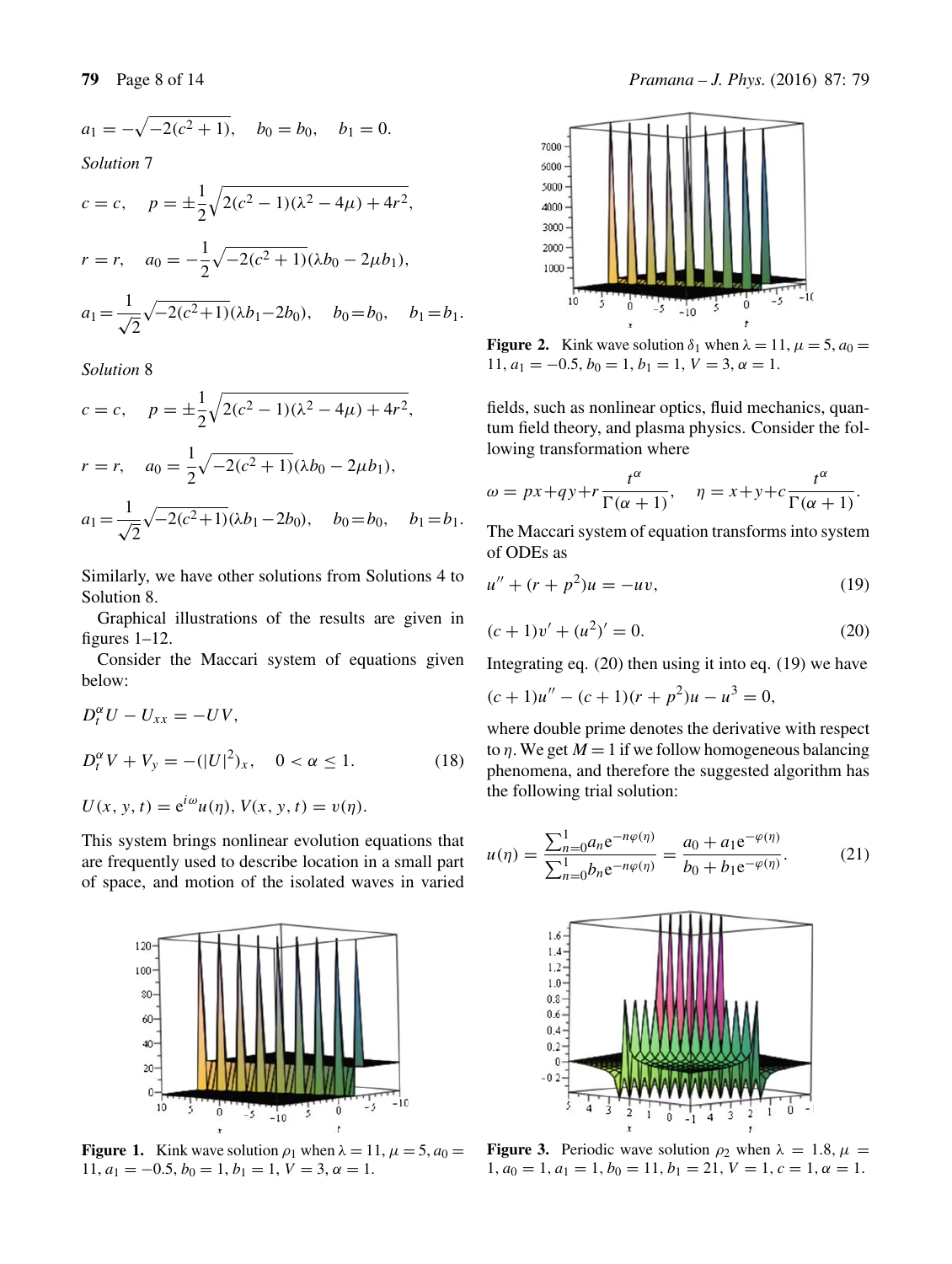

**Figure 4.** Kink wave solution  $\delta_1$  when  $\lambda = 1.8$ ,  $\mu = 1$ ,  $a_0 = a_1 = 1, b_0 = 11, b_1 = 21, V = 1, c = 1, \alpha = 1.$ 

By putting eq.  $(19)$  in eqs  $(18)$  and  $(11)$ , we get an algebraic equation in  $e^{\varphi(\eta)}$  given below:

$$
-\frac{1}{(b_0 e^{\varphi(\eta)} + b_1)^3} \times (C_0 + C_1 e^{\varphi(\eta)} + C_2 e^{2\varphi(\eta)} + C_3 e^{3\varphi(\eta)}) = 0.
$$
 (22)

On comparing the coefficients, we obtain

$$
[C_0 = 0, C_1 = 0, C_2 = 0, C_3 = 0].
$$
 (23)

We obtain the following solutions by solving the system of eq. (23).



**Figure 5.** Singular kink wave solution  $\rho_3$  when  $\lambda = 1.8$ ,  $a_0 = 1, a_1 = 21, b_0 = 11, b_1 = 21, V = 1, c = 1, \alpha = 1.$ 

*Solution* 1

$$
c = \frac{1}{2} \frac{a_1^2 - 2b_0^2}{b_0^2}, \quad p = p, \quad q = q,
$$
  

$$
r = -\frac{1}{2} \lambda^2 + p^2 + 2\mu, \quad a_0 = \frac{1}{2} \lambda a_1,
$$
  

$$
a_1 = a_1, \quad b_0 = b_0, \quad b_1 = 0.
$$

*Case* 1: When  $\lambda^2 - 4\mu > 0$  and  $\mu \neq 0$ , hyperbolic travelling wave solution is attained.

$$
U_{16}(x, y, t) = e^{i\left(px+qy+r\frac{t^{\alpha}}{\Gamma(\alpha+1)}\right)}
$$
  
\$\times \left\{\frac{\frac{1}{2}\lambda a\_{1} + a\_{1}\left[\frac{1}{2\mu}\left(-\sqrt{\lambda^{2}-4\mu}\tanh\left(\frac{\sqrt{\lambda^{2}-4\mu}}{2}\left(x+y-\frac{1}{2}\frac{a\_{1}^{2}-2b\_{0}^{2}}{b\_{0}^{2}}\frac{t^{\alpha}}{\Gamma(\alpha+1)}+c\_{1}\right)\right)-\lambda\right)\right]^{-1}}{b\_{0}}\right\}\$,},\,  

$$
V_{16}(x, y, t) = \frac{1}{2}\left\{\frac{\frac{1}{2}\lambda a_{1} + a_{1}\left[\frac{1}{2\mu}\left(-\sqrt{\lambda^{2}-4\mu}\tanh\left(\frac{\sqrt{\lambda^{2}-4\mu}}{2}\left(x+y-\frac{1}{2}\frac{a_{1}^{2}-2b_{0}^{2}}{b_{0}^{2}}\frac{t^{\alpha}}{\Gamma(\alpha+1)}+c_{1}\right)\right)-\lambda\right)\right]^{-1}}{b_{0}}\right\}$,},
$$

where  $c_1$  is a constant. *Case* 2: When  $\lambda^2 - 4\mu < 0$  and  $\mu \neq 0$ , trigonometric solution is obtained.

$$
U_{17}(x, y, t) = e^{i \left( px + qy + r \frac{t^{\alpha}}{\Gamma(\alpha+1)} \right)}
$$
  
\$\times \left\{ \frac{\frac{1}{2}\lambda a\_1 + a\_1 \left[ \frac{1}{2\mu} \left( -\sqrt{\lambda^2 - 4\mu} \tan \left( \frac{\sqrt{\lambda^2 - 4\mu}}{2} \left( x + y - \frac{1}{2} \frac{a\_1^2 - 2b\_0^2}{b\_0^2} \frac{t^{\alpha}}{\Gamma(\alpha+1)} + c\_1 \right) \right) - \lambda \right) \right]^{-1} \bigg\},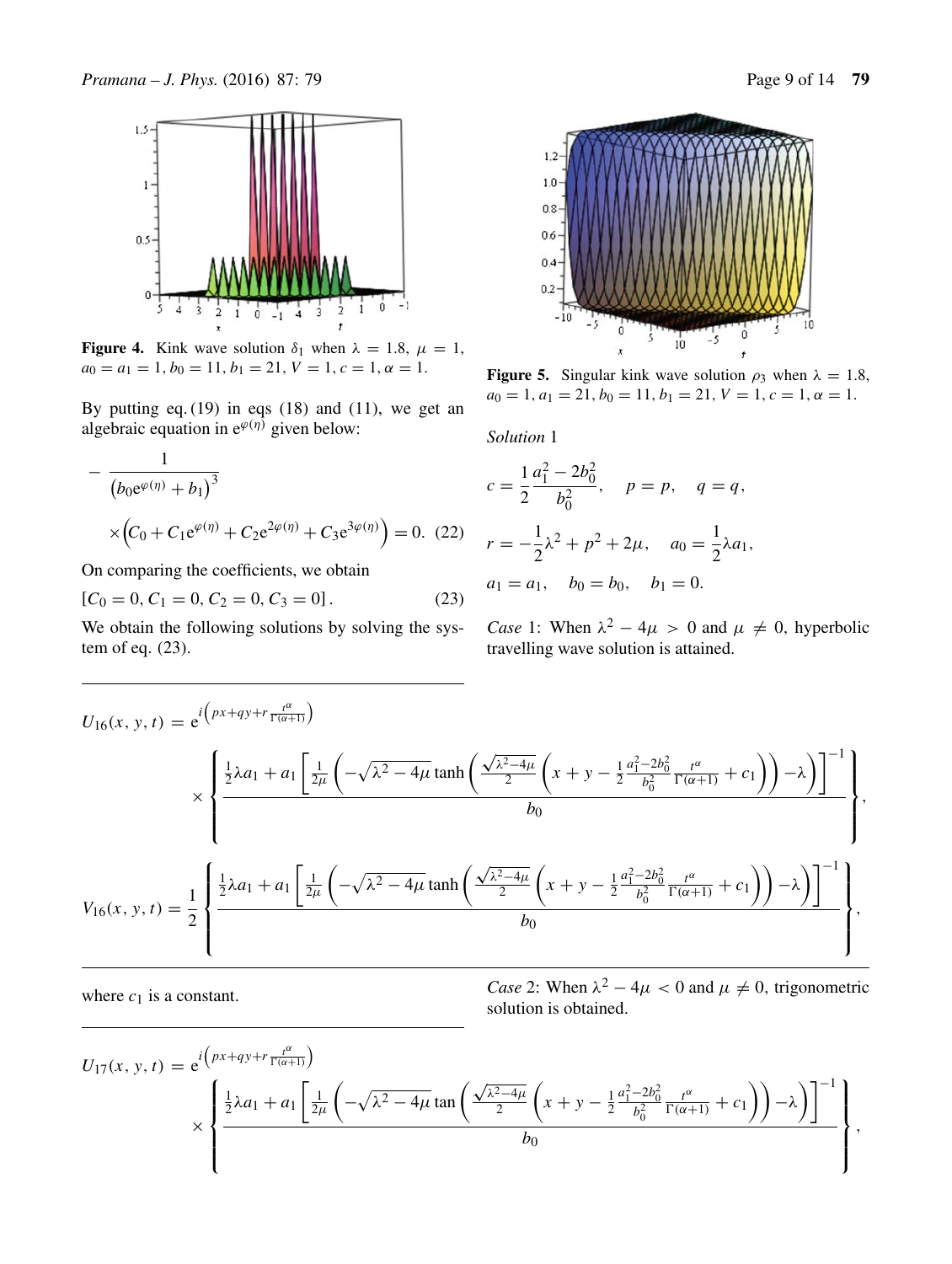

where  $c_1$  is a constant. *Case* 3: When  $\mu = 0$  and  $\lambda \neq 0$ , exponential solution is obtained.

$$
U_{18}(x, y, t) = e^{i\left(px+qy+r\frac{t^{\alpha}}{\Gamma(\alpha+1)}\right)} \left\{ \frac{\frac{1}{2}\lambda a_{1} + a_{1}\left[\frac{\lambda}{\exp\left(\lambda\left(x+y-\frac{1}{2}\frac{a_{1}^{2}-2b_{0}^{2}}{b_{0}^{2}}\frac{t^{\alpha}}{\Gamma(\alpha+1)}+c_{1}\right)\right)-1}{b_{0}}\right\}}{b_{0}} \right\},
$$
  

$$
V_{18}(x, y, t) = \frac{1}{2} \left\{ \frac{\frac{1}{2}\lambda a_{1} + a_{1}\left[\frac{\lambda}{\exp\left(\lambda\left(x+y-\frac{1}{2}\frac{a_{1}^{2}-2b_{0}^{2}}{b_{0}^{2}}\frac{t^{\alpha}}{\Gamma(\alpha+1)}+c_{1}\right)\right)-1}{b_{0}}\right\}}{b_{0}},
$$

where  $c_1$  is a constant. *Case* 4: When  $\lambda^2 - 4\mu = 0$ ,  $\lambda \neq 0$  and  $\mu \neq 0$ , rational function solution is obtained.

$$
U_{19}(x, y, t) = e^{i\left(px+qy+r\frac{a}{\Gamma(\alpha+1)}\right)} \left\{\frac{\frac{1}{2}\lambda a_1 + a_1 \left[\frac{2\left(\lambda\left(x+y-\frac{1}{2}\frac{a_1^2-2b_0^2}{b_0^2}\frac{a}{\Gamma(\alpha+1)}+c_1\right)+2\right)}{b_0}\right]^{-1}}{b_0}\right\}}{b_0}\right\}.
$$

$$
V_{19}(x, y, t) = \frac{1}{2}\left\{\frac{\frac{1}{2}\lambda a_1 + a_1 \left[\frac{2\left(\lambda\left(x+y-\frac{1}{2}\frac{a_1^2-2b_0^2}{b_0^2}\frac{a}{\Gamma(\alpha+1)}+c_1\right)+2\right)}{b_0}\right]^{-1}}{\lambda^2\left(x+y-\frac{1}{2}\frac{a_1^2-2b_0^2}{b_0^2}\frac{a}{\Gamma(\alpha+1)}+c_1\right)}{b_0}\right\}}.
$$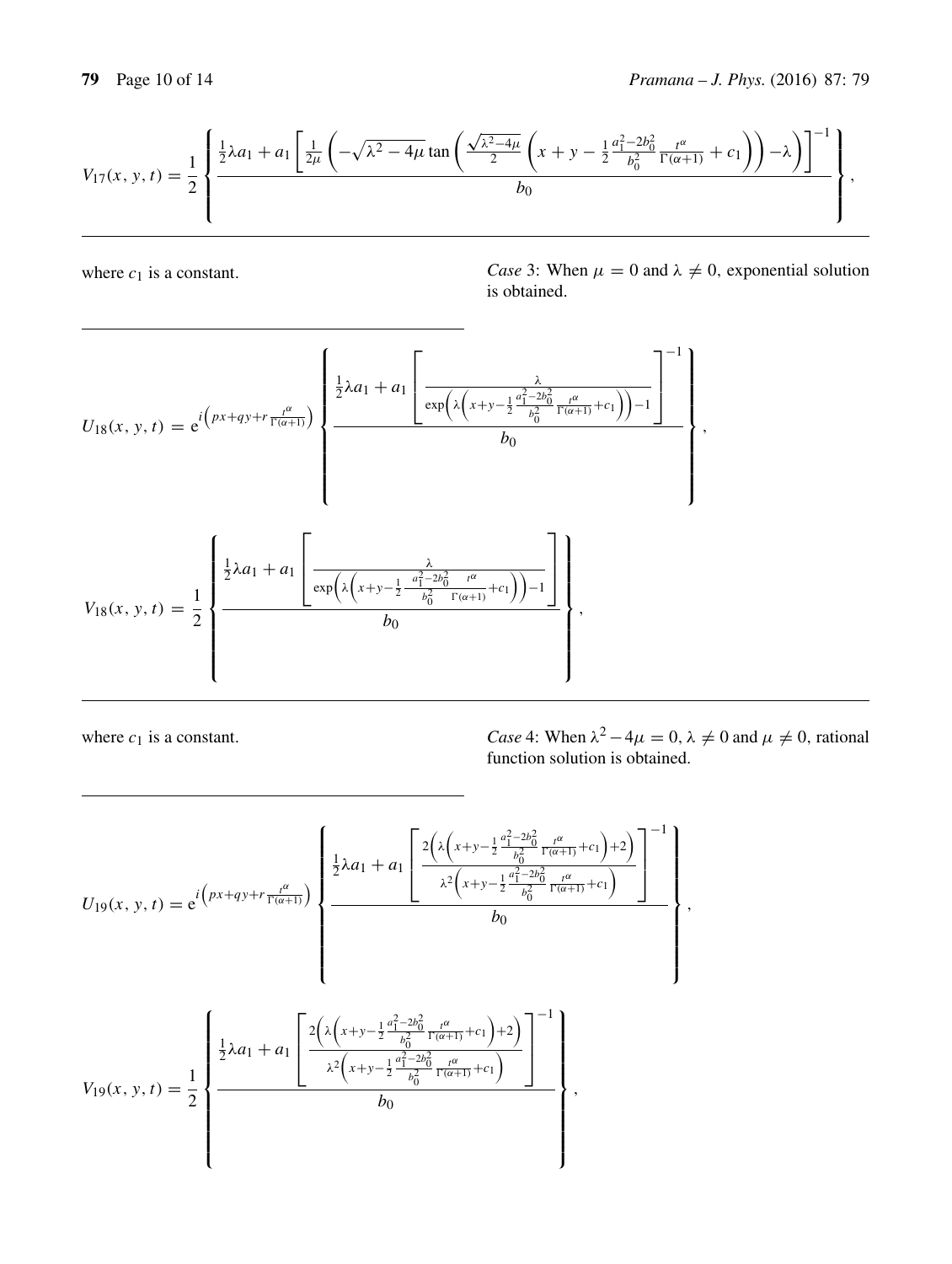$0.9$ 

 $0.8$  $0.7$ 

 $0.6$ 

 $0.5$ 

 $0.4$  $0.3$ 

 $0.2$ 

 $0.1$ 



 $-5$ 

**Figure 6.** Kink wave solution  $\delta_1$  when  $\lambda = 1.8$ ,  $a_0 = 1$ ,  $a_1 = 21, b_0 = 11, b_1 = 21, V = 1, c = 1, \alpha = 1.$ 

 $10$ 



 $0.12$ 

 $0.10$ 

0.08

0.06

**Figure 7.** Singular kink wave solution  $\rho_6$  when  $\lambda = 8$ ,  $\mu = 1, a_0 = a_1 = 1, b_0 = 11, b_1 = 21, V = 1, c = 1,$  $\alpha = 1$ .

where  $c_1$  is a constant. *Case* 5: When  $\lambda = 0$  and  $\mu = 0$ , rational function solution is obtained.

$$
U_{20}(x, y, t) = e^{i \left( px + qy + r \frac{t^{\alpha}}{\Gamma(\alpha+1)} \right)} \left\{ \frac{a_1 \left[ x + y - \frac{1}{2} \frac{a_1^2 - 2b_0^2}{b_0^2} \frac{t^{\alpha}}{\Gamma(\alpha+1)} + c_1 \right]^{-1}}{b_0} \right\},
$$

$$
V_{20}(x, y, t) = \frac{1}{2} \left\{ \frac{a_1 \left[x + y - \frac{1}{2} \frac{a_1^2 - 2b_0^2}{b_0^2} \frac{t^{\alpha}}{\Gamma(\alpha + 1)} + c_1\right]^{-1}}{b_0} \right\},\,
$$

where  $c_1$  is a constant.

*Solution* 2

 $c = c$ ,  $p = p$ ,  $q = q$ ,  $r = -\frac{1}{2}\lambda^2 + p^2 + 2\mu,$  $a_0 = \pm \frac{1}{2}$ 2  $\sqrt{2(1+c)} (\lambda b_0 - 2\mu b_1),$  $a_1 = \pm \frac{1}{2}$ 2  $\sqrt{2(1+c)}(\lambda b_1 - 2b_0),$  $b_0 = b_0$ ,  $b_1 = b_1$ .

*Solution* 3

$$
c = -\frac{\lambda^4 b_1^2 - 8\lambda^2 \mu b_1^2 + 16\mu^2 b_1^2 - 8a_0^2}{b_1^2 (\lambda^2 - 8\lambda^2 \mu + 16\mu^2)},
$$
  
\n
$$
p = p, \quad q = q, \quad r = -\frac{1}{2}\lambda^2 + p^2 + 2\mu,
$$
  
\n
$$
a_0 = a_0, \quad a_1 = 0, \quad b_0 = \frac{1}{2}\lambda b_1, \quad b_1 = b_1.
$$

In the same way, we can explore the other results for Solutions 2 and 3.

## **4. Results and discussion**

The proposed technique provides abundant new solitary wave solutions with some free parameters. The travelling wave solutions have extensive significance in interpreting the inner structures of natural phenomena. We have explained different types of solitary wave solutions by setting the physical parameters as special values. However, in this study, we protracted the rational exp( $-\varphi(\eta)$ )-expansion method for finding new results of these physical phenomena. Hafez *et al* [26]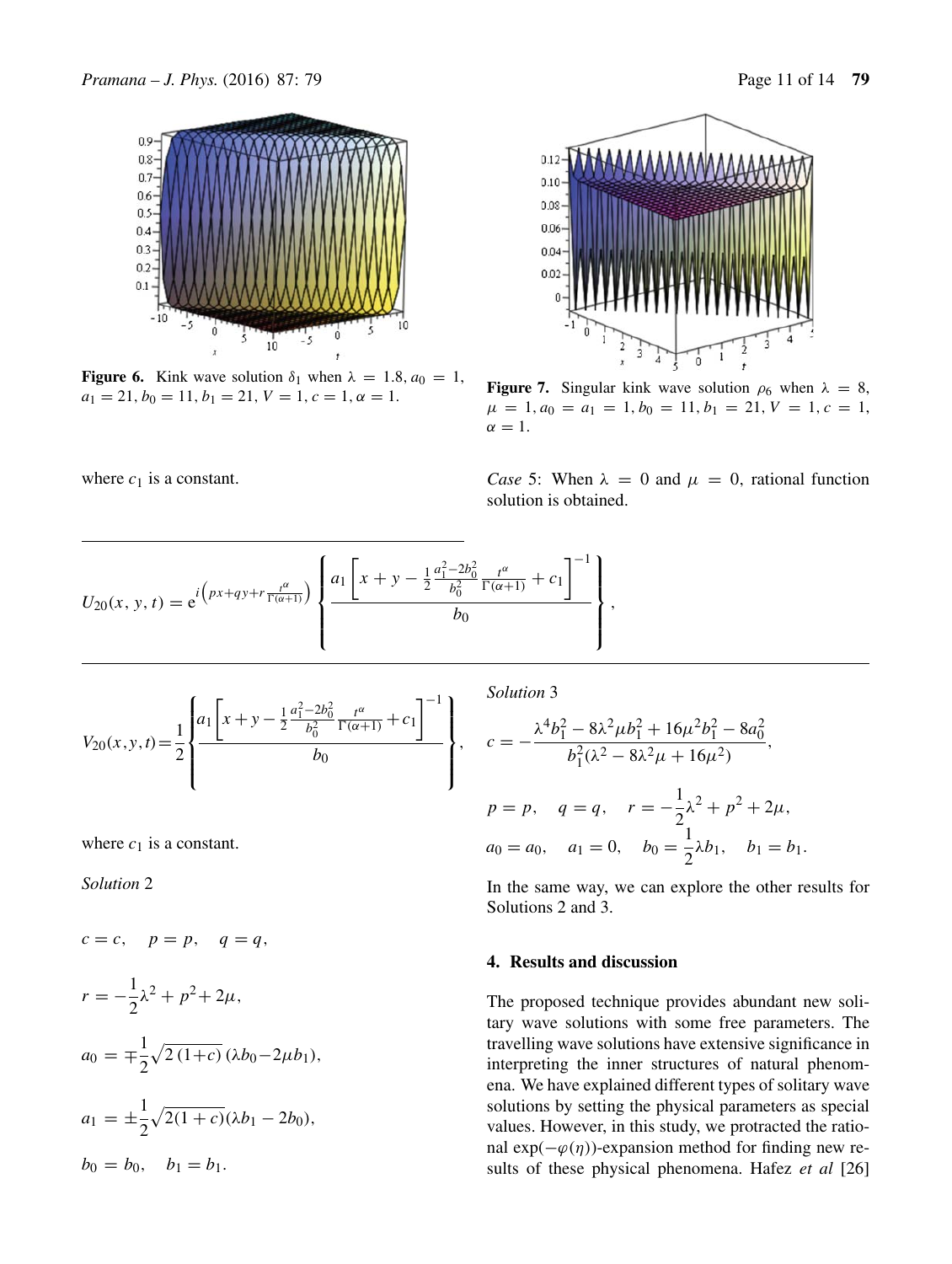

**Figure 8.** Kink wave solution  $\delta_6$  when  $\lambda = 1.8$ ,  $\mu = 1$ ,  $a_0 = a_1 = 1, b_0 = 11, b_1 = 21, V = 1, c = 1, \alpha = 1.$ 



**Figure 9.** Kink wave solution  $U_{16}$  when  $\lambda = 5$ ,  $\mu = 1$ ,  $a_0 = 1, a_1 = 3, V = 3, b_1 = 0.5, c = 1, b_0 = 1, \alpha = 1.$ 



**Figure 10.** Kink wave solution  $V_{16}$  when  $\lambda = 5$ ,  $\mu = 1$ ,  $a_0 = 1, a_1 = 3, V = 3, b_1 = 0.5, c = 1, b_0 = 1, \alpha = 1.$ 

used  $exp(-\varphi(\eta))$ -expansion method to establish solitary wave solutions of coupled Higgs and Maccari system of equations. It is to be noted that for  $\alpha =$ 1,  $b_0 = 1$  and  $b_1 = 0$  our solutions  $\rho_i(x, t)$ ,  $\delta_i(x, t)$ ,  $i = 1,...,5$  are equivalent to  $u_{2i-1}(x, t)$ ,  $v_{2i-1}(x, t)$ ,  $i = 1, ..., 5$ , for  $\alpha = 1, b_0 = 1$  and  $b_1 = 0$ , our solutions  $\rho_i(x, t)$ ,  $\delta_i(x, t)$ ,  $i = 5,...,10$  are comparable



**Figure 11.** Kink wave solution  $U_{17}$  when  $\lambda = 5$ ,  $\mu = 11$ ,  $a_0 = 10, a_1 = 3, V = 10, b_1 = 5, c = 10, b_0 = -1, \alpha = 1.$ 



**Figure 12.** Kink wave solution  $V_{17}$  when  $\lambda = 5$ ,  $\mu = 11$ ,  $a_0 = 10, a_1 = 3, V = 10, b_1 = 5, c = 10, b_0 = -1, \alpha = 1.$ 

to  $u_{2i}(x, t)$ ,  $v_{2i}(x, t)$ ,  $i = 1,...5$ , for  $\alpha = 1$  and  $b_0 = 1$ , solutions  $\rho_i(x, t)$ ,  $\delta_i(x, t)$ ,  $i = 11, \ldots, 15$  are similar to  $u_i(x, t)$ ,  $v_i(x, t)$ ,  $i = 11, ..., 15$  for  $\alpha = 1$ and  $b_0 = 1$ , solutions  $U_i(x, y, t)$ ,  $V_i(x, y, t)$ ,  $i = 16$ , ...,20 are similar to  $u_i(x, y, t)$ ,  $v_i(x, y, t)$ ,  $i = 16$ , ..., 20. Lee and Sakthivel [28] used the Kudryashov method for finding travelling wave solutions of the Maccari system and Higgs equation.  $\delta_3(x, t)$ ,  $\rho_8(x, t)$ ,  $\delta_8(x, t)$ ,  $\rho_4(x, t)$  and  $\delta_4(x, t)$  obtained in this article are similar to  $u_i(x, t)$ ,  $v_i(x, t)$ ,  $i = 1,...,3$ , for the Higgs equations. For the Maccari system the solutions  $u_{16}(x, y, t)$  and  $v_{13}(x, y, t)$  found in [28] are equivalent to  $\rho_{16}(x, t)$  and  $\delta_{16}(x, t)$ . Figures 13–16 show solitary wave solutions for different values of parameters. New solutions could be obtained from the remaining solution sets.

In ref. [29], the generalized Maccari system is condensed to the Maccari system (18). Ahmed *et al* used the Lie symmetry analysis and mapping method to gain solitary type solutions of the generalized Maccari system. In this study, by using appropriate variation of the physical parameters, most of our solutions show solitary wave solutions and solitons. Therefore, in ref. [27], we observe that with the specific selection of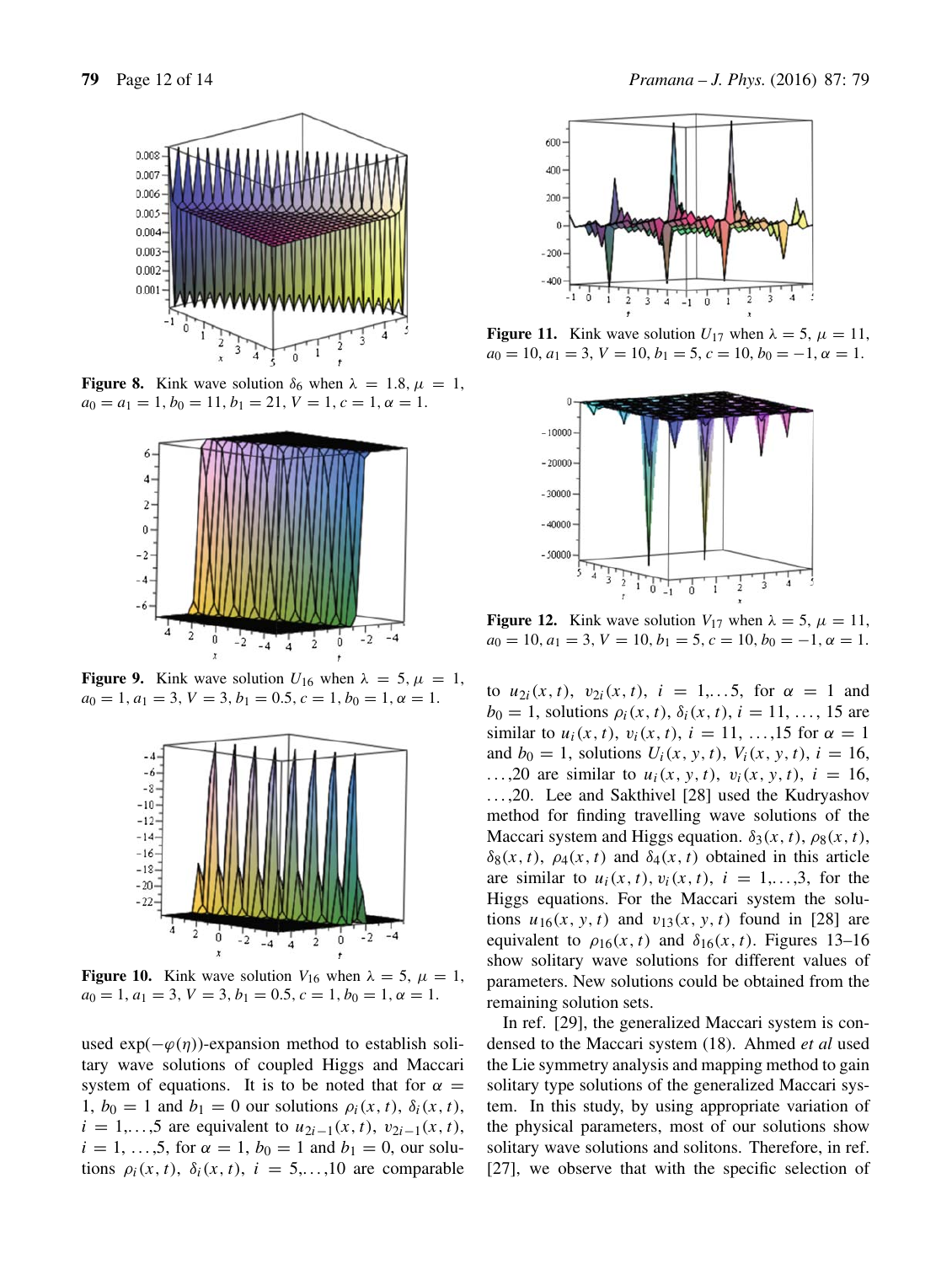

**Figure 13.** Kink wave solution  $U_{18}$  when  $\lambda = 0.5$ ,  $a_1 =$ 13,  $V = 1$ ,  $c = 0.1$ ,  $b_0 = 1$ ,  $\alpha = 1$ .



**Figure 14.** Kink wave solution  $V_{18}$  when  $\lambda = 0.5$ ,  $a_1 = 13$ ,  $V = 1, c = 0.1, b_0 = 1, \alpha = 1.$ 



**Figure 15.** Singular solitary wave solution  $U_{19}$  when  $\lambda =$ 7,  $a_1 = 8$ ,  $V = 1$ ,  $c = 1$ ,  $b_0 = 1$ ,  $\alpha = 1$ .

particular values of physical parameters, some of our results overlap with the particular solutions obtained by the former techniques. The graphical demonstrations



**Figure 16.** Singular solitary wave solution  $V_{19}$  when  $\lambda =$ 7,  $a_1 = 8$ ,  $V = 1$ ,  $c = 1$ ,  $b_0 = 1$ ,  $\alpha = 1$ .

show the behaviours of oscillatory particles which gratify the equations mentioned above. Using this modified algorithm called rational  $exp(-\varphi(\eta))$ -expansion method, we obtained some new solitary wave solutions. Therefore, the rational  $exp(-\varphi(\eta))$ -expansion method provides some new exact solutions which are not found in other literature. All the solutions present in this article are checked using *Maple 2015*, putting back into the original equation.

#### **5. Conclusion**

In this work, with the help of a suitable transformation and the rational  $exp(-\varphi(\eta))$ -expansion method, we have gained abundant analytical solutions of the Maccari system and coupled Higgs equation. The obtained solutions show that the suggested technique can solve equations of fractional order. It is noticed that the suggested method fully validates the competence and reliability of computational work and may be utilized for other physical problems. The procedure implemented demonstrates that the rational  $exp(-\varphi(\eta))$ -expansion method is an improvement and better development in the exactness of the  $exp(-\varphi(\eta))$ -expansion method. Accordingly, for solving nonlinear problems, the suggested technique would be expected to perform better, with more exact solutions compared to the traditional  $exp(-\varphi(\eta))$ -expansion method.

#### **References**

- [1] N T Shawagfeh, *Appl. Math. Comput.* **31(2–3)**, 517 (2002)
- [2] A A Kilbas, H M Srivastava and J J Trujillo, *Comput. Math. Appl.* **204**, 1079 (2006)